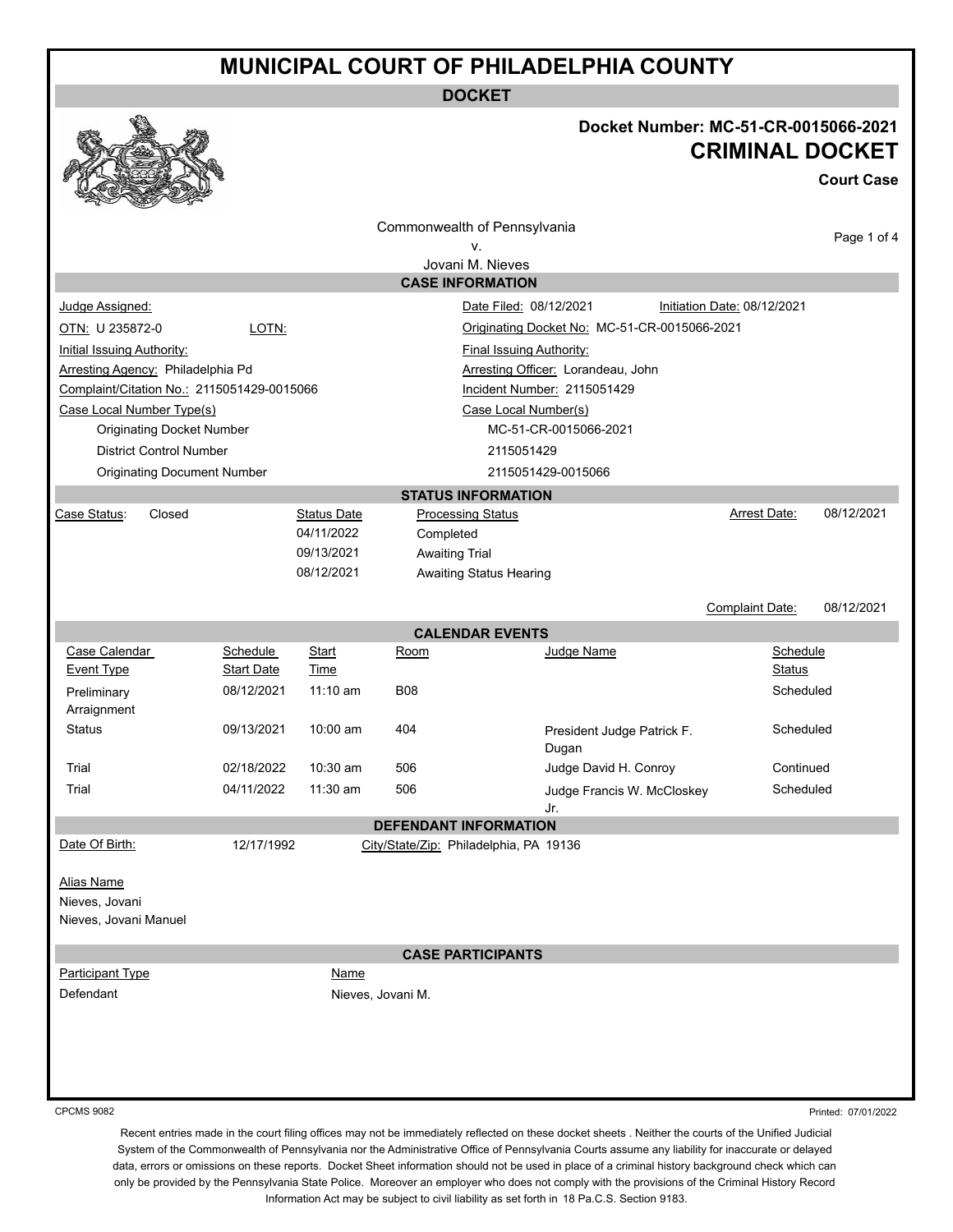**DOCKET**

#### **Docket Number: MC-51-CR-0015066-2021 CRIMINAL DOCKET**

**Court Case**

|                                                                                                                                        |                         |                  |                                                                                                                    |                      | Commonwealth of Pennsylvania<br>ν.<br>Jovani M. Nieves                                      |                 |                            |  | Page 2 of 4                |
|----------------------------------------------------------------------------------------------------------------------------------------|-------------------------|------------------|--------------------------------------------------------------------------------------------------------------------|----------------------|---------------------------------------------------------------------------------------------|-----------------|----------------------------|--|----------------------------|
| <b>BAIL INFORMATION</b>                                                                                                                |                         |                  |                                                                                                                    |                      |                                                                                             |                 |                            |  |                            |
| Nieves, Jovani M.                                                                                                                      |                         |                  |                                                                                                                    |                      |                                                                                             |                 |                            |  | <b>Nebbia Status: None</b> |
| Bail Action                                                                                                                            |                         | Date             |                                                                                                                    | Bail Type            | Percentage                                                                                  | Amount          | <b>Bail Posting Status</b> |  | Posting Date               |
| Set                                                                                                                                    |                         |                  | 08/12/2021                                                                                                         | Unsecured            |                                                                                             | \$100,000.00    |                            |  |                            |
|                                                                                                                                        |                         |                  |                                                                                                                    |                      | <b>CHARGES</b>                                                                              |                 |                            |  |                            |
| Seq.                                                                                                                                   | Orig Seq.               | Grade            | Statute                                                                                                            |                      | <b>Statute Description</b>                                                                  |                 | Offense Dt.                |  | <b>OTN</b>                 |
| 1                                                                                                                                      | $\mathbf{1}$            | M1               | 18 § 907 §§ A                                                                                                      |                      | Poss Instrument Of Crime W/Int                                                              |                 | 07/12/2021                 |  | U 235872-0                 |
| 2                                                                                                                                      | 2                       | M1               |                                                                                                                    | 18 § 2706 §§ A1      | Terroristic Threats W/ Int To Terrorize<br>Another                                          |                 | 07/12/2021                 |  | U 235872-0                 |
| 3                                                                                                                                      | 3                       | M <sub>2</sub>   | 18 § 2701 §§ A                                                                                                     |                      | Simple Assault                                                                              |                 | 07/12/2021                 |  | U 235872-0                 |
| 4                                                                                                                                      | 4                       | M <sub>2</sub>   | 18 § 2705                                                                                                          |                      | Recklessly Endangering Another Person                                                       |                 | 07/12/2021                 |  | U 235872-0                 |
| 5                                                                                                                                      | 5                       | S                |                                                                                                                    | 18 § 2709 §§ A1      | Harassment - Subject Other to Physical<br>Contact                                           |                 | 07/12/2021                 |  | U 235872-0                 |
| 6                                                                                                                                      | 6                       | S                |                                                                                                                    | 18 § 5503 §§ A4      | Disorder Conduct Hazardous/Physi Off                                                        |                 | 07/12/2021                 |  | U 235872-0                 |
|                                                                                                                                        |                         |                  |                                                                                                                    |                      | <b>DISPOSITION SENTENCING/PENALTIES</b>                                                     |                 |                            |  |                            |
| Disposition<br>Case Event<br>Sequence/Description<br>Sentencing Judge<br>Sentence/Diversion Program Type<br><b>Sentence Conditions</b> |                         |                  | <b>Disposition Date</b><br><b>Offense Disposition</b><br>Sentence Date<br><b>Incarceration/Diversionary Period</b> |                      | <b>Final Disposition</b><br>Grade<br>Section<br>Credit For Time Served<br><b>Start Date</b> |                 |                            |  |                            |
| <b>Proceed to Court</b>                                                                                                                |                         |                  |                                                                                                                    |                      |                                                                                             |                 |                            |  |                            |
|                                                                                                                                        | Preliminary Arraignment |                  |                                                                                                                    |                      | 08/12/2021                                                                                  |                 | <b>Not Final</b>           |  |                            |
| 1 / Poss Instrument Of Crime W/Int                                                                                                     |                         |                  | Proceed to Court                                                                                                   |                      | M1                                                                                          |                 | 18 § 907 §§ A              |  |                            |
| 2 / Terroristic Threats W/ Int To Terrorize Another                                                                                    |                         |                  | Proceed to Court                                                                                                   |                      | M1                                                                                          |                 | 18 § 2706 §§ A1            |  |                            |
| 3 / Simple Assault                                                                                                                     |                         |                  | Proceed to Court<br><b>Proceed to Court</b>                                                                        |                      | M2<br>M <sub>2</sub>                                                                        |                 | 18 § 2701 §§ A             |  |                            |
| 4 / Recklessly Endangering Another Person                                                                                              |                         | Proceed to Court |                                                                                                                    | 18 § 2705<br>S       |                                                                                             |                 |                            |  |                            |
| 5 / Harassment - Subject Other to Physical Contact                                                                                     |                         | Proceed to Court |                                                                                                                    | 18 § 2709 §§ A1<br>S |                                                                                             |                 |                            |  |                            |
| 6 / Disorder Conduct Hazardous/Physi Off<br>Dismissed - Rule 1013 (Speedy Trial)                                                       |                         |                  |                                                                                                                    |                      |                                                                                             | 18 § 5503 §§ A4 |                            |  |                            |
|                                                                                                                                        |                         |                  |                                                                                                                    |                      |                                                                                             |                 |                            |  |                            |
| Trial<br>1 / Poss Instrument Of Crime W/Int                                                                                            |                         |                  | 04/11/2022<br>Dismissed - Rule 1013                                                                                |                      | <b>Final Disposition</b><br>M <sub>1</sub><br>18 § 907 §§ A                                 |                 |                            |  |                            |
| 2 / Terroristic Threats W/ Int To Terrorize Another                                                                                    |                         |                  | (Speedy Trial)<br>Dismissed - Rule 1013<br>(Speedy Trial)                                                          |                      | M <sub>1</sub><br>18 § 2706 §§ A1                                                           |                 |                            |  |                            |
|                                                                                                                                        | 3 / Simple Assault      |                  |                                                                                                                    |                      | Dismissed - Rule 1013<br>(Speedy Trial)                                                     |                 | M <sub>2</sub>             |  | 18 § 2701 §§ A             |

CPCMS 9082

Printed: 07/01/2022

Recent entries made in the court filing offices may not be immediately reflected on these docket sheets . Neither the courts of the Unified Judicial System of the Commonwealth of Pennsylvania nor the Administrative Office of Pennsylvania Courts assume any liability for inaccurate or delayed data, errors or omissions on these reports. Docket Sheet information should not be used in place of a criminal history background check which can only be provided by the Pennsylvania State Police. Moreover an employer who does not comply with the provisions of the Criminal History Record Information Act may be subject to civil liability as set forth in 18 Pa.C.S. Section 9183.

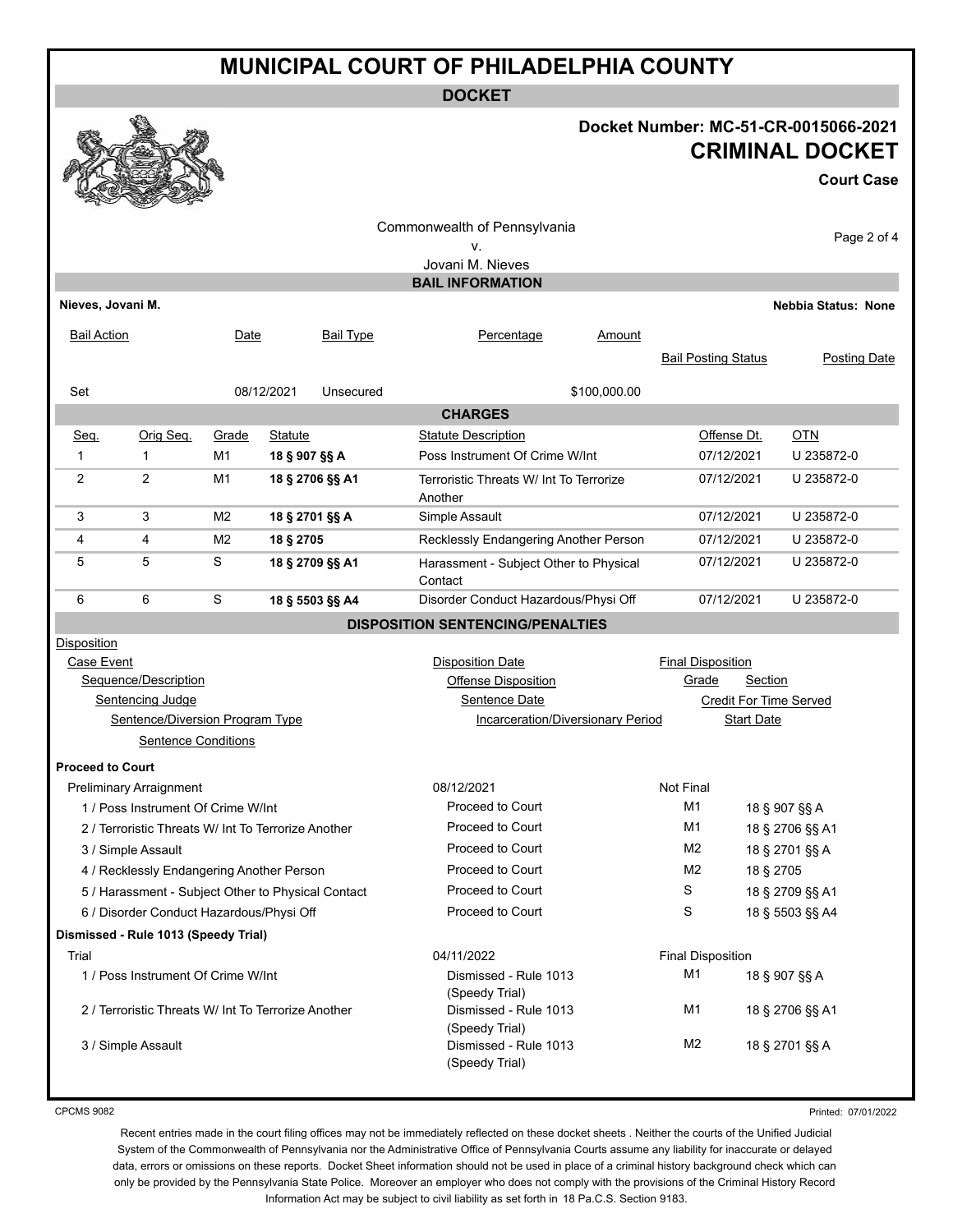**DOCKET**



### **Docket Number: MC-51-CR-0015066-2021 CRIMINAL DOCKET**

**Court Case**

Commonwealth of Pennsylvania

#### v.

Page 3 of 4

| Jovani M. Nieves                                |                                                    |                                         |                                                               |                          |                                       |  |  |
|-------------------------------------------------|----------------------------------------------------|-----------------------------------------|---------------------------------------------------------------|--------------------------|---------------------------------------|--|--|
|                                                 |                                                    | <b>DISPOSITION SENTENCING/PENALTIES</b> |                                                               |                          |                                       |  |  |
| Disposition                                     |                                                    |                                         |                                                               |                          |                                       |  |  |
| Case Event                                      |                                                    | <b>Disposition Date</b>                 |                                                               | <b>Final Disposition</b> |                                       |  |  |
| Sequence/Description                            |                                                    | <b>Offense Disposition</b>              |                                                               | <b>Grade</b>             | <b>Section</b>                        |  |  |
| Sentencing Judge                                |                                                    | Sentence Date                           |                                                               |                          | Credit For Time Served                |  |  |
| <b>Sentence/Diversion Program Type</b>          |                                                    |                                         | <b>Incarceration/Diversionary Period</b><br><b>Start Date</b> |                          |                                       |  |  |
| <b>Sentence Conditions</b>                      |                                                    |                                         |                                                               |                          |                                       |  |  |
| 4 / Recklessly Endangering Another Person       |                                                    | Dismissed - Rule 1013<br>(Speedy Trial) |                                                               | M <sub>2</sub>           | 18 § 2705                             |  |  |
|                                                 | 5 / Harassment - Subject Other to Physical Contact | Dismissed - Rule 1013<br>(Speedy Trial) |                                                               | S                        | 18 § 2709 §§ A1                       |  |  |
| 6 / Disorder Conduct Hazardous/Physi Off        |                                                    | Dismissed - Rule 1013<br>(Speedy Trial) |                                                               | S                        | 18 § 5503 §§ A4                       |  |  |
| <b>COMMONWEALTH INFORMATION</b>                 |                                                    | <b>ATTORNEY INFORMATION</b>             |                                                               |                          |                                       |  |  |
| <u>Name:</u><br>Office                          | Philadelphia County District Attorney's            | Name:<br>Private                        | Gregory Joseph Pagano                                         |                          |                                       |  |  |
| Prosecutor                                      |                                                    | Supreme Court No:                       | 071730                                                        |                          |                                       |  |  |
| Supreme Court No:                               |                                                    | Rep. Status:                            | Active                                                        |                          |                                       |  |  |
| Phone Number(s):<br>215-686-8000                | (Phone)                                            | Phone Number(s):                        |                                                               |                          |                                       |  |  |
| Address:                                        |                                                    | 215-636-0160                            | (Phone)                                                       |                          |                                       |  |  |
| 3 South Penn Square                             |                                                    | 215-636-0164                            | (Fax)                                                         |                          |                                       |  |  |
| Philadelphia, PA 19107                          |                                                    | Address:                                |                                                               |                          |                                       |  |  |
|                                                 |                                                    | 1315 Walnut St FI 12                    |                                                               |                          |                                       |  |  |
|                                                 |                                                    | Philadelphia, PA 19107-4712             |                                                               |                          |                                       |  |  |
|                                                 |                                                    | Representing: Nieves, Jovani M.         |                                                               |                          |                                       |  |  |
|                                                 |                                                    | <b>ENTRIES</b>                          |                                                               |                          |                                       |  |  |
| Sequence Number                                 | <b>CP Filed Date</b>                               | Document Date                           | Filed By                                                      |                          |                                       |  |  |
| 1<br><b>PARS Transfer</b>                       | 08/12/2021                                         |                                         |                                                               |                          | Municipal Court - Philadelphia County |  |  |
| 2<br>08/12/2021<br>Bail Set - Nieves, Jovani M. |                                                    |                                         | Williams, Naomi                                               |                          |                                       |  |  |
| 1<br>Entry of Appearance                        | 08/16/2021                                         |                                         | Pagano, Gregory Joseph                                        |                          |                                       |  |  |
| Trial Scheduled 02/18/2022 10:30AM              | 09/13/2021                                         |                                         | <b>MC Courtroom Operations</b>                                |                          |                                       |  |  |

CPCMS 9082

Order Granting Motion for Continuance

Printed: 07/01/2022

Recent entries made in the court filing offices may not be immediately reflected on these docket sheets . Neither the courts of the Unified Judicial System of the Commonwealth of Pennsylvania nor the Administrative Office of Pennsylvania Courts assume any liability for inaccurate or delayed data, errors or omissions on these reports. Docket Sheet information should not be used in place of a criminal history background check which can only be provided by the Pennsylvania State Police. Moreover an employer who does not comply with the provisions of the Criminal History Record Information Act may be subject to civil liability as set forth in 18 Pa.C.S. Section 9183.

3 09/13/2021 Dugan, Patrick F.